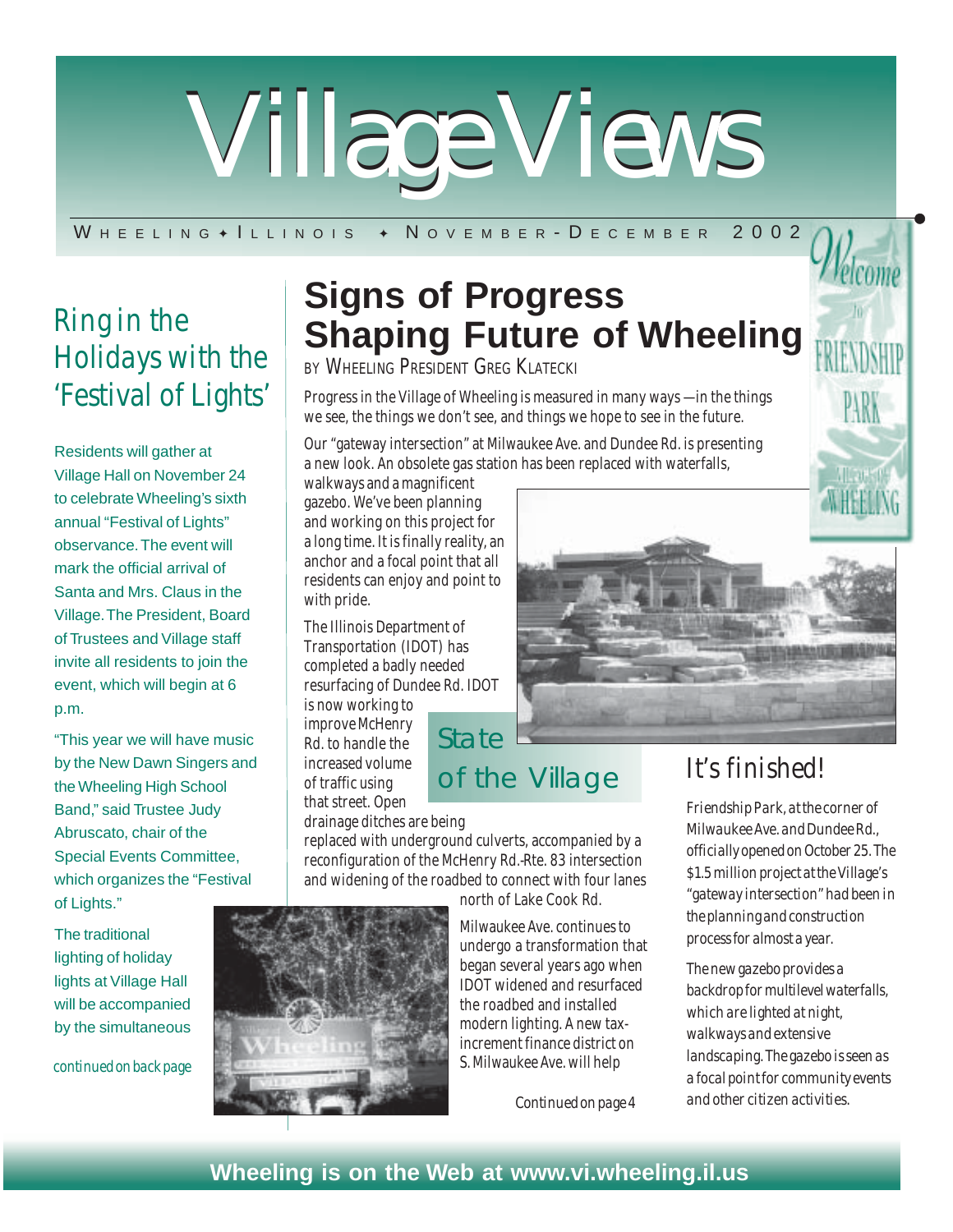# **Update on Wheeling Legislative Districts**

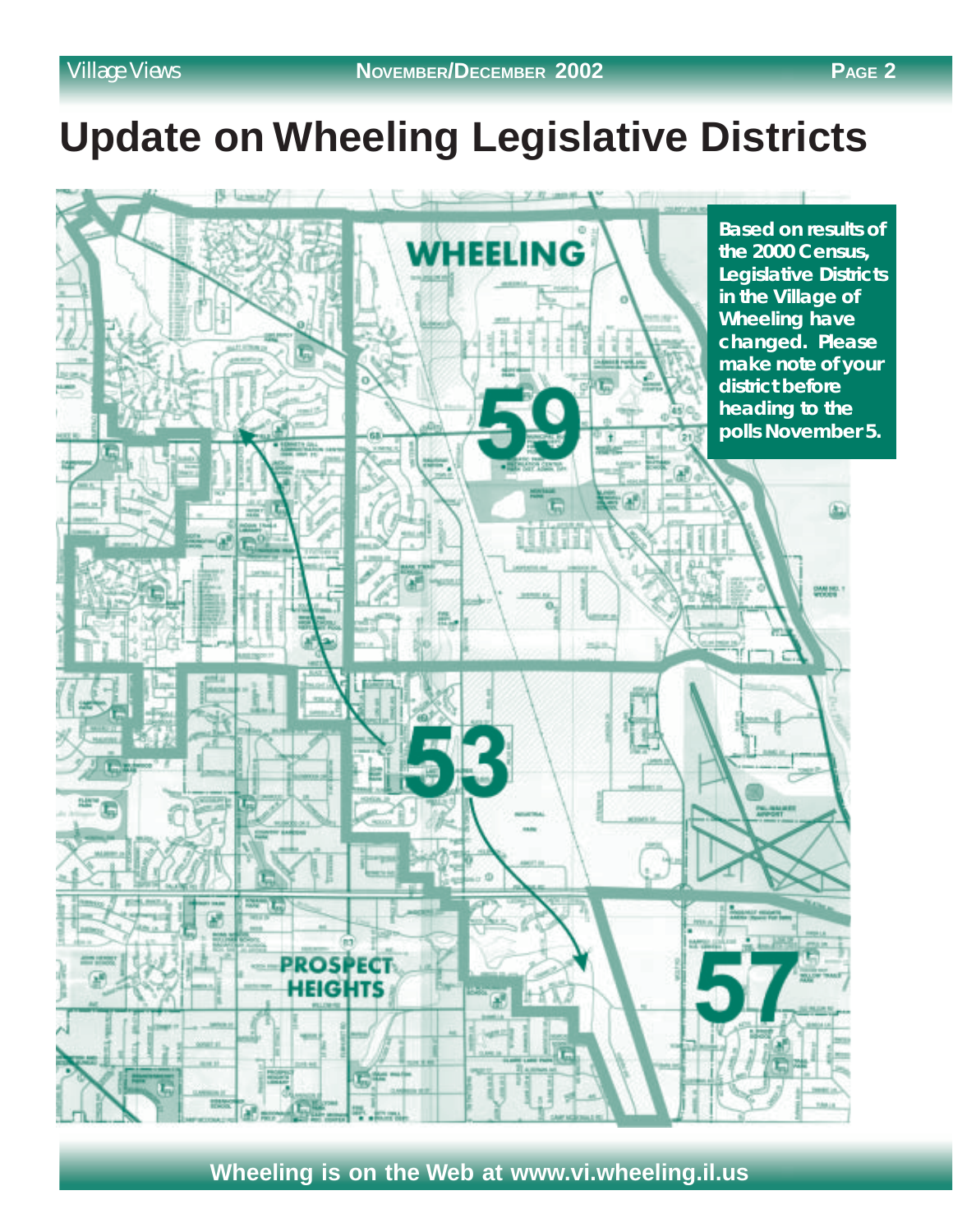delivery, trash pickup, etc. — are delivered on a day-to-day basis," Douthwaite said. "I present to the Board of Trustees policy issues the staff feels are important. When the board sets policies, I help establish work plans and timelines and make sure the resources are there so everyone can march in that

direction. Then I get out of the way, so the staff can do what they do

# **Wallace Douthwaite Named Wheeling Village Manager**



The Village of Wheeling has appointed F. **Wallace** Douthwaite as village manager. The Board of Trustees approved his employment

contract on September 3. He assumed the position on Sept. 16, becoming the sixth chief executive since Wheeling enacted the citymanager form of government in 1970.

Douthwaite, 48, who has been in local government administration for 27 years, was city manager of Springboro, OH. Previously, he was chief executive for Des Plaines; Greenacres City, FL; Gresham, OR; and Moline, IL.

Douthwaite earned an undergraduate degree in public administration from Miami University of Ohio and a master's degree in public adminis-

### **New Boundaries, Procedures Mark Election Day 2002**

As a result of the 2000 Census and subsequent redrawing of legislative districts in Illinois, areas of Wheeling are served by three different state representatives: The 53rd district largely covers the western half of the Village; the 59<sup>th</sup>, much of the eastern half; and the  $57<sup>th</sup>$  a small portion of the south. The adjacent map indicates the boundaries for each district.

When voters go to the polls on November 5, they will use a newly installed ballot system designed to flag "undervoting" (voting for fewer offices than listed on the ballot) and "overvoting" (voting for multiple candidates for the same office). The accompanying diagram details the procedure for using the new system.

tration from the University of Kansas.

"Mr. Douthwaite brings considerable experience in economic development financing and land use issues to Wheeling," said Village President Greg Klatecki. "He has been involved in a number of successful economic development projects, including a public-private partnership for the development of a large downtown office building, the redevelopment of prime business land and the implementation of tax-increment financing districts to spur economic development."

Additionally, Klatecki pointed to Douthwaite's experience in managing municipal infrastructure issues and

capital improvement

tions and

— water

planning. The new manager also has a background in

# **Make Your Vote Count**

New error-detection technology now alerts voters to ballot errors and gives voters a "second chance" to fix mistakes.

best."



**O** Check for chads After voting, check both sides of ballot. Remove any hanging or dimpled chads

### Wait for ballot counter

Your ballot will be ejected if you -

#### Undervote:

Intentionally skip a race or do not completely dislodge a chad.

#### Overvote:

Vote for too many candidates in a race.



Insert the ballot into the ballot counter.



### **O** Second chance option

If the ballot is ejected, you may:

1) make changes or corrections, or 2) instruct the election judge to have the ballot accepted "as is" with the undervote(s) or overvote(s).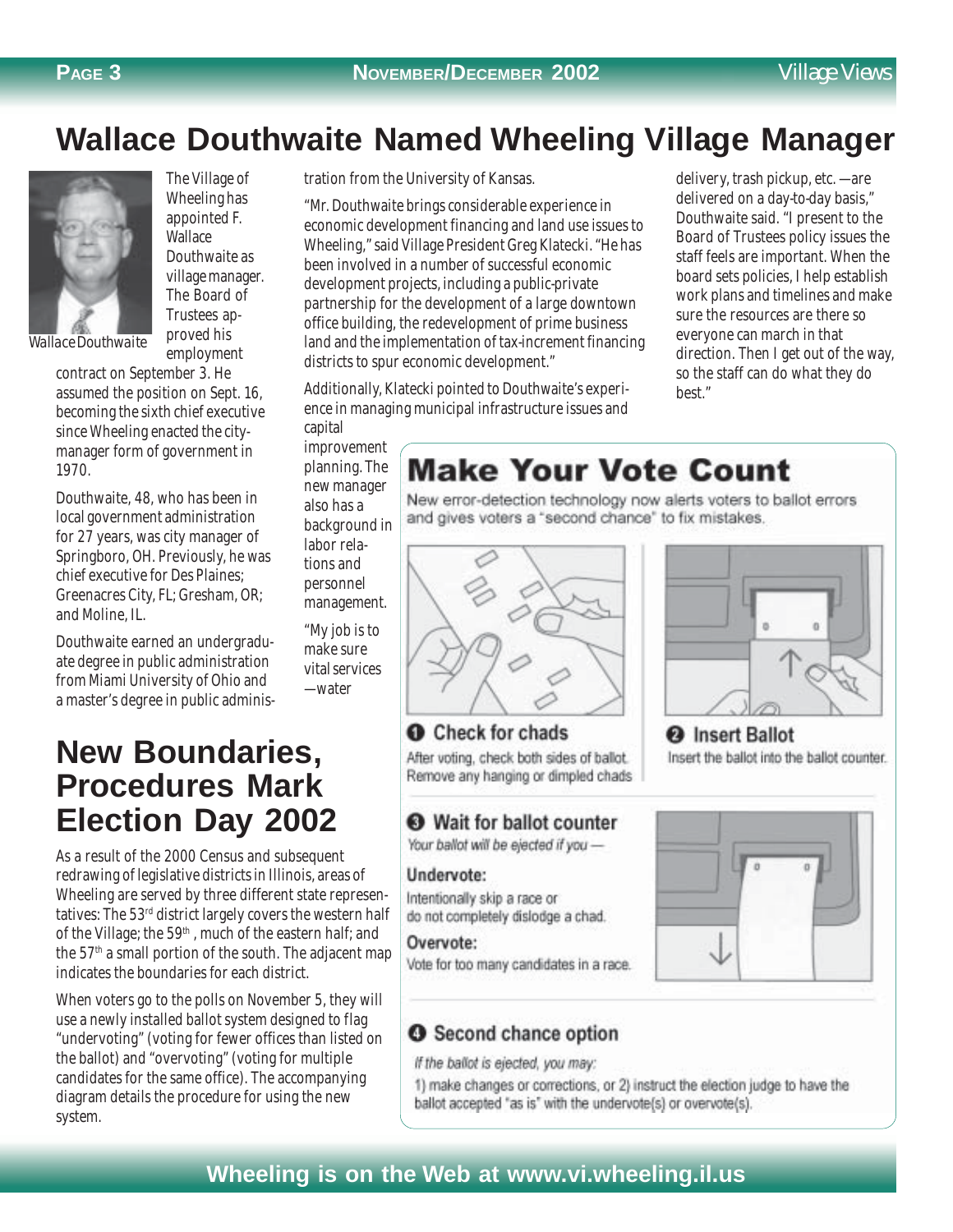# **Holidays Call for Special Fire Precautions**

When holiday decorations go up, the risk of fire goes up, too. With that in mind, the Wheeling Fire Department has issued guidelines to reduce your risk and keep the holidays safe.

 $\bullet$  If you put up lights outside, be sure to use those that are made for outdoor use. All lights, whether indoors or out, should be listed and approved by Underwriters Laboratories.

 $\bullet$  Before installing lights, be sure to plug them in before you use

### **Senior Center Launches Senior Net**

The Pavilion Senior Center has begun teaching basic computer skills to senior residents over age 50 through a national program called Senior Net. The program was launched in mid-September with an introductory program at the center. Shown cutting the ribbon are, from left, Mel Starkston, Midwest Regional Representative for Senior Net; Trustee Judy Abruscato, Carol Reagan, executive director of

Palatine Township Senior Citizens Council; Pat Thielen, president of Palatine Senior Citizens Council Senior Net Program; and Director of Senior Citizens Services Nancy Janssen.

them to check for frayed ends and bare wires. If they are in poor condition, replace them with new lights.

● Keep all combustibles away from your fireplace when it's in operation. And be sure to keep the fireplace screened in to ensure that embers don't pop out.

- Keep all open flames away from the Christmas tree.
- Fireplaces are for recreational use, which doesn't include burning trash or wrappings. Burn wood or compressed logs only. Gift wrappings are very volatile and may explode in an open flame. They should be disposed of in the garbage.

● If you use candles, make sure they're in proper holders. Burn dripless candles only.

### **Signs of Progress . . .** *Continued from page 1*

consolidate properties in that area and lay the groundwork for future enhancements.

We are completing the year-long process of revising and updating the Village's comprehensive plan. It will provide guidance for orderly growth at key locations. This marks the first time the plan has been updated since the mid-1980s. It will provide guidance for future efforts to establish a town center complete with housing, shops and possible entertainment facilities. With the help of the Regional Transportation Authority, we're conducting a study around the train station to determine the area's future.

We have welcomed new businesses all over town. Our famed Restaurant Row will soon feature new names along with the noted establishments that attract people from around the Chicago area and indeed across the country.

Our housing stock continues to grow to accommodate an infusion of new arrivals representing a broad



spectrum of residents who can contribute to the future growth of the community. Astor Place is under development on the site of the old Wheeling Nursery and will provide an additional 250 residential units.

● Before you leave home, make sure inside decorative lights are turned off.

As a further precaution during the cold months, you should have your furnace and flue serviced before winter sets in. The chimney should be checked by qualified personnel yearly for creosote buildup. Chimney sweeps or heating and airconditioning specialists also will make sure the chimney isn't cracked to keep gases from entering the house.

Park Point, on McHenry Rd., is in its final phase of construction. A new housing project is in the planning process on the site of the former fence business on Wolf Ct.

A streetlight program, part of a 10 year effort, is illuminating many neighborhoods that were once dark. Infrastructure improvements include replacement of decomposing water mains and storm sewers.

We have moved to create a greater sense of community with an Independence Day celebration that rivals any in the northwest suburbs, and an annual Festival of Lights to usher in the holiday season. Other activities sponsored by the park district and the library help residents get acquainted and share all that Wheeling has to offer.

And it is by no means over. The Plan Commission has an active program to beautify key locations around the Village. We are looking at improving certain blighted or unimproved areas. METRA will soon add a second track from Wheeling north to expand access to

*continued on page 5*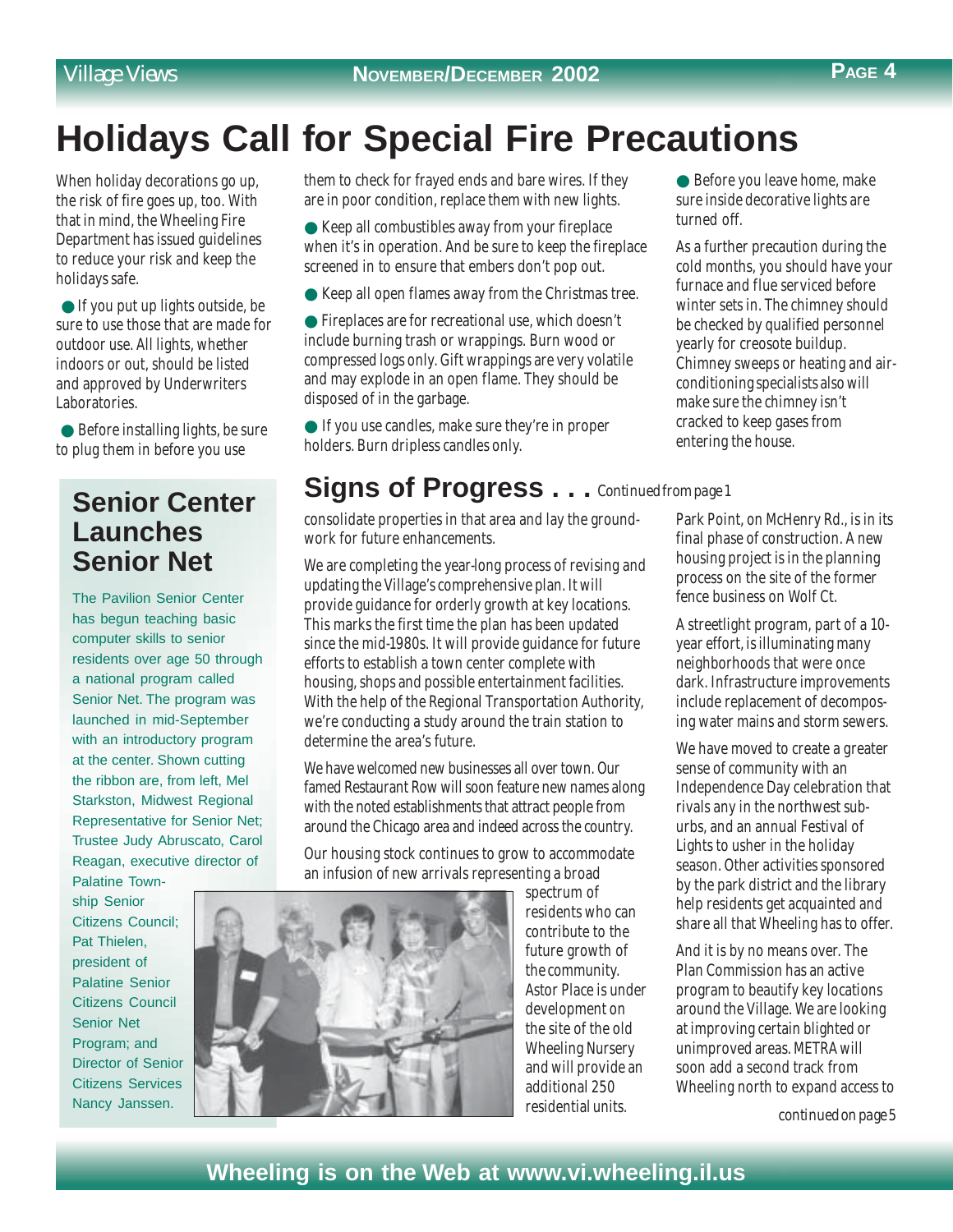## **Palwaukee Opens Its House**

Everything from helicopters and antique aircraft to model planes and flight operations were on display at this year's annual Palwaukee Airport Open House. Thousands of area residents viewed exhibits, took plane rides and

enjoyed local entertainment at the event. The airport contributes an estimated \$160 million to the regional economy.







### **Signs of Progress**

#### *Continued from page 4*

commuter trains and speed the movement of freight through town. The Economic Development Department is actively working to attract new businesses that will expand the tax base and add to our ability to build on what we have.

Whether you live here, work here or both, the Wheeling of tomorrow will reflect the vision of today. It's a fine place to call home, do business, learn and live fruitful lives within the great Chicago metropolitan area. Wheeling has truly become "a community of choice."

## **Welcome New Businesses**

**Southwestern Bell Mobile Systems, DBA Cingular** — Lynn O'Connell, Manager, 1455 Lake Cook (in Wal-Mart), 847-762-2208,

**Ashland Millwork** — 5 Messner Dr., Gregg Kuetemeyer, Owner, 847-465-8739, warehousing

**North Shore Battery Corp.** — 145 S. Milwaukee Ave. , Brad Winter, President, 847-537-2288, retail & wholesale sales of batteries & related items

**Southwestern Bell Mobile Systems, D/B/A Cingular Wireless LLC** — 1455 Lake Cook (in Wal-Mart), Steve Gray, President, 847-465-8456

**US Bank** —800 S. Wheeling Rd., Richard Kellmann, Branch Manager, 847-520-0900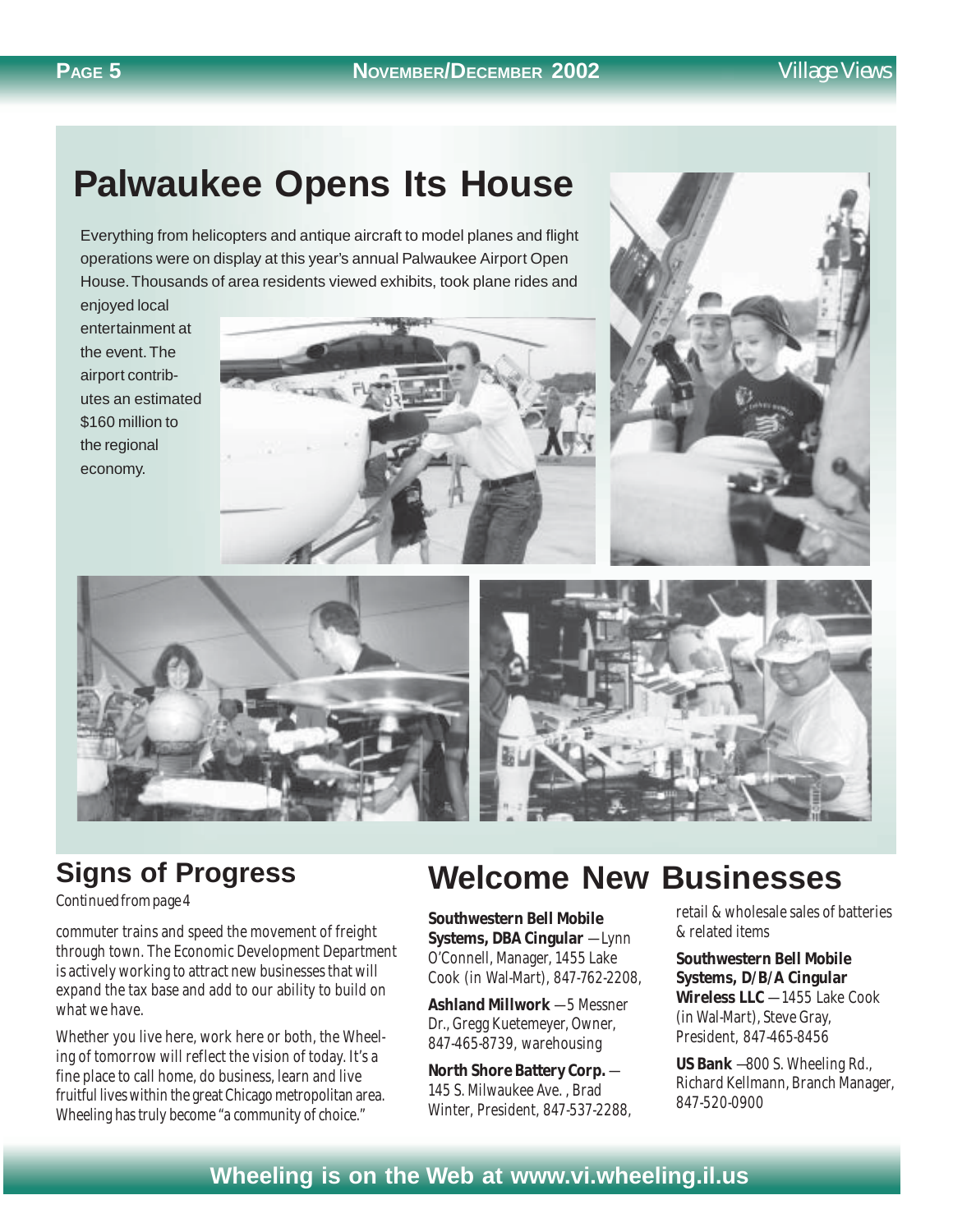**Flection** 

Day

Is Tuesday,

November

5.

# Briefs and Announcements

#### **Serve on Boards and Commissions**

Wheeling President Greg Klatecki is seeking residents who would like to serve on one of the Village's seven boards and commissions. "Citizen participation on these bodies is essential to provide community input and guidance to the Board of Trustees," he said.

The committees include the: Plan Commission; Economic Development Commission; Board of Health; Human Rights Commission; Senior Citizens Commission; Ethics Commission; and Fire and Police Commission. Terms vary depending on the committee.

Applications are available at Village Hall and also on the Wheeling Web site, **www.vi.wheeling.il.us.** Click on Reference Desk, Forms and Permits, Municipal Forms, then Commission Questionnaire. For more information call Village Hall, 847-459-2600.

#### **Fall Blood Drive Set**

The Village is looking for a few good donors on November 13. The quarterly blood drive will be conducted at the Main Fire Station, 255 W. Dundee Rd., from 1-6 p.m. While walk-in donors are welcome, the Wheeling Health Department does encourage appointments to ensure proper staffing during the collection period. For appointments and information, call Village Health Officer Mike Boyle at 847-459-2621.

### **A Visit to Lollipop Lane**

The Wheeling Historical Society's Lollipop Lane will be open Dec. 7-15 for children to visit Santa and Mrs. Claus. A parade will roll down Dundee Rd. on Dec. 7 at 1:30 p.m. to kick off the annual event. The holiday couple will hold court at Old Presbyterian Church in Chamber Park week nights from 6:30-8:30 p.m., and from 2-5 p.m. on weekends.

#### **Citizens Police Academy Scheduled for Late January**

The Wheeling Police Department has begun accepting applications for the annual Citizens Police Academy, now set to begin in January. Village residents over 21 may apply for the Academy.

*continued on page 7*

## **36 Local Couples Celebrate Marriage, Life Longevity**

Almost three dozen seniors gathered at the Pavilion Senior Center for a special celebration marking at least 50 years of marriage or 90 years of life.

Don't

Forget

to

Vote!

Sidney and Ann Bass proudly displayed their wedding photo at the event. Many other photographs and mementos also were on display in a special look back at the lives and times of those who attended.

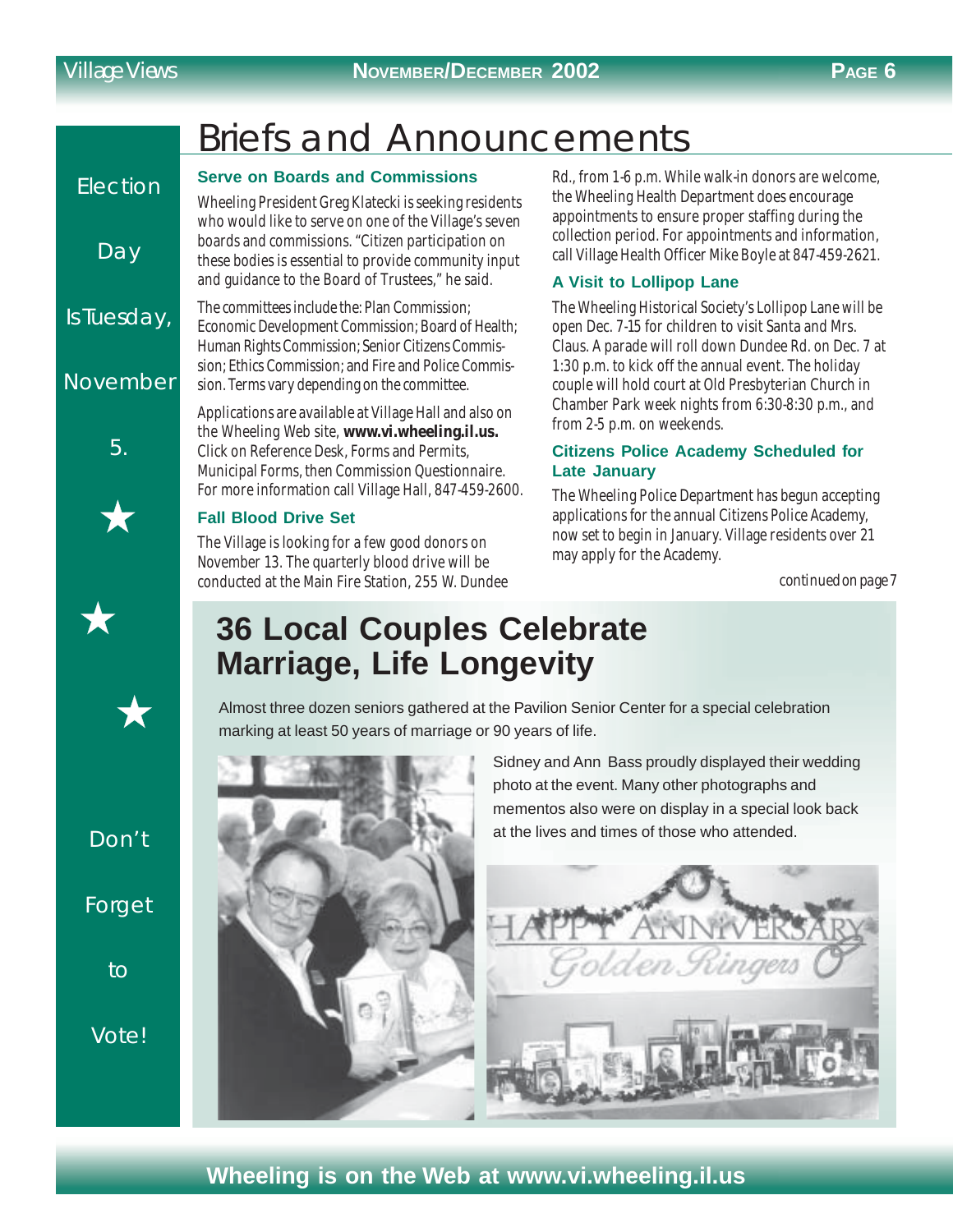### **Briefs and Announcements**

*continued from page 6*

Applications are available at Village Hall or on the Web site at

**www.vi.wheeling.il.us**. Then click on Reference Desk, Forms and Permits, Police Forms, Citizen's Police Academy. More information about the Academy is available on the Web site or from Crime Prevention Officer John Teevans, 847- 459-2990.

#### **Here Comes Toys for Tots**

The Village of Wheeling and Bill Stasek Chevrolet will be drop-off points for the 2002 Toys for Tots program. Beginning November 1 and lasting through December 17, residents can drop off new toys in the collection bins at Village Hall and the car dealership. Used toys

cannot be accepted. Please do not wrap toys.

For more information, call Village Hall at 459-2600 or Bill Stasek Chevrolet at (847) 537-7000, or visit the Wheeling Web site at www.vi.wheeling.il.us.

### **Schedule of Regular Meetings**

**Village Board** — Every Monday, 7:30 p.m.

**Plan Commission** — 2nd and 4th Thursdays of the month, 7 p.m.

**Board of Health** - 4th Tuesday, every other month, 7 p.m.

**Human Rights Commission** — 3rd Tuesday of the month, 7:15 p.m., south half of Village Hall lunchroom.

#### 1234567890123456789012345678901212345678901234567890123456789012123456789012345678901234567890121234567890123456 1234567890123456789012345678901212345678901234567890123456789012123456789012345678901234567890121234567890123456 1234567890123456789012345678901212345678901234567890123456789012123456789012345678901234567890121234567890123456 SPEAK OUT 1234567890123456789012345678901212345678901234567890123456789012123456789012345678901234567890121234567890123456 1234567890123456789012345678901212345678901234567890123456789012123456789012345678901234567890121234567890123456 1234567890123456789012345678901212345678901234567890123456789012123456789012345678901234567890121234567890123456 1234567890123456789012345678901212345678901234567890123456789012123456789012345678901234567890121234567890123456 **SPEAK OUT**

1234567890123456789012345678901212345678901234567890123456789012123456789012345678901234567890121234567890123456 1234567890123456789012345678901212345678901234567890123456789012123456789012345678901234567890121234567890123456

1 6 Communicate with Wheeling elected officials and administrators. Your advice, suggestions, questions and 1234567890123456789012345678901212345678901234567890123456789012123456789012345678901234567890121234567890123456 opinions are appreciated and will receive response. Please complete this form, detach and return to: 1234567890123456789012345678901212345678901234567890123456789012123456789012345678901234567890121234567890123456 Village Manager, Village of Wheeling, 255 W. Dundee Road, Wheeling, IL 60090. Manager Manager, Village of Wheeling, 255 W. Dundee Road, Wheeling, IL 60090.

1234567890123456789012345678901212345678901234567890123456789012123456789012345678901234567890121234567890123456 1234567890123456789012345678901212345678901234567890123456789012123456789012345678901234567890121234567890123456 1234567890123456789012345678901212345678901234567890123456789012123456789012345678901234567890121234567890123456 1234567890123456789012345678901212345678901234567890123456789012123456789012345678901234567890121234567890123456

1234567890123456789012345678901212345678901234567890123456789012123456789012345678901234567890121234567890123456 1234567890123456789012345678901212345678901234567890123456789012123456789012345678901234567890121234567890123456

1234567890123456789012345678901212345678901234567890123456789012123456789012345678901234567890121234567890123456 1234567890123456789012345678901212345678901234567890123456789012123456789012345678901234567890121234567890123456 1 6 1234567890123456789012345678901212345678901234567890123456789012123456789012345678901234567890121234567890123456 1234567890123456789012345678901212345678901234567890123456789012123456789012345678901234567890121234567890123456 1234567890123456789012345678901212345678901234567890123456789012123456789012345678901234567890121234567890123456 1234567890123456789012345678901212345678901234567890123456789012123456789012345678901234567890121234567890123456 1 6 1234567890123456789012345678901212345678901234567890123456789012123456789012345678901234567890121234567890123456 1234567890123456789012345678901212345678901234567890123456789012123456789012345678901234567890121234567890123456 1234567890123456789012345678901212345678901234567890123456789012123456789012345678901234567890121234567890123456 1234567890123456789012345678901212345678901234567890123456789012123456789012345678901234567890121234567890123456 1234567890123456789012345678901212345678901234567890123456789012123456789012345678901234567890121234567890123456 1234567890123456789012345678901212345678901234567890123456789012123456789012345678901234567890121234567890123456 1234567890123456789012345678901212345678901234567890123456789012123456789012345678901234567890121234567890123456 1234567890123456789012345678901212345678901234567890123456789012123456789012345678901234567890121234567890123456 1234567890123456789012345678901212345678901234567890123456789012123456789012345678901234567890121234567890123456 1234567890123456789012345678901212345678901234567890123456789012123456789012345678901234567890121234567890123456 1234567890123456789012345678901212345678901234567890123456789012123456789012345678901234567890121234567890123456 1234567890123456789012345678901212345678901234567890123456789012123456789012345678901234567890121234567890123456 1234567890123456789012345678901212345678901234567890123456789012123456789012345678901234567890121234567890123456 1234567890123456789012345678901212345678901234567890123456789012123456789012345678901234567890121234567890123456 1234567890123456789012345678901212345678901234567890123456789012123456789012345678901234567890121234567890123456 1234567890123456789012345678901212345678901234567890123456789012123456789012345678901234567890121234567890123456 1234567890123456789012345678901212345678901234567890123456789012123456789012345678901234567890121234567890123456 1234567890123456789012345678901212345678901234567890123456789012123456789012345678901234567890121234567890123456 1234567890123456789012345678901212345678901234567890123456789012123456789012345678901234567890121234567890123456 1234567890123456789012345678901212345678901234567890123456789012123456789012345678901234567890121234567890123456 1234567890123456789012345678901212345678901234567890123456789012123456789012345678901234567890121234567890123456 1234567890123456789012345678901212345678901234567890123456789012123456789012345678901234567890121234567890123456 1234567890123456789012345678901212345678901234567890123456789012123456789012345678901234567890121234567890123456 1234567890123456789012345678901212345678901234567890123456789012123456789012345678901234567890121234567890123456 1234567890123456789012345678901212345678901234567890123456789012123456789012345678901234567890121234567890123456 1234567890123456789012345678901212345678901234567890123456789012123456789012345678901234567890121234567890123456 1234567890123456789012345678901212345678901234567890123456789012123456789012345678901234567890121234567890123456 1234567890123456789012345678901212345678901234567890123456789012123456789012345678901234567890121234567890123456 1234567890123456789012345678901212345678901234567890123456789012123456789012345678901234567890121234567890123456

1234567890123456789012345678901212345678901234567890123456789012123456789012345678901234567890121234567890123456 12366888888888888912345678156781123456787813456781567815678157878781890123456781567811234567878112345678012345 12346887890123456789012345678112345678781123456781123456787878789123456789023456789012345678781123456789012345 Name Phone

1234567890123456789012345678901212345678901234567890123456789012123456789012345678901234567890121234567890123456 1234567890123456789012345678901212345678901234567890123456789012123456789012345678901234567890121234567890123456 1234567890123456789012345678901212345678901234567890123456789012123456789012345678901234567890121234567890123456 Address

#### **November**

**2** - Holiday Bazaar and Raffle, Pavilion Senior Center, 199 First St., 10 a.m. - 2 p.m. For information, call 847-459-2670.

**5** - Election Day

**13** - Blood Drive, Main Fire Station, 255 W. Dundee Rd., 1-6 p.m.

**24** - Festival of Lights, Village Hall, 6 p.m.

**28-29** - Thanksgiving Holiday. Village offices closed. Trash pickup delayed one day.

#### **December**

**24** - Village offices open, regular hours.

**25** - Christmas. Village offices closed. Trash pickup delayed one day.

**31** - New Year's Eve. Village offices open, regular hours.

## *Attend Public Meetings*

*Residents are invited to attend public meetings of Village boards and commissions. Most meet in the Village Hall Councilroom, unless otherwise noted below.*

**Senior Citizens Commission** - 3rd Monday of the month, 10 a.m., Village Hall, south half of lunchroom.

**Fire and Police Commission** — 3rd Tuesday of the month, 7 p.m., Fire Department training room.

**Palwaukee Airport Commission** — 3rd Wednesday each month, Committee of the Whole, 7 p.m., regular meeting, 8 p.m., Airport offices, 1020 South Plant Rd.

**Economic Development Commission — 1st Tuesday** each month, 8 a.m., south half of Village Hall lunchroom. **Board of Ethics** — 3rd Thursday of January, April, July and October, 7 p.m., south half of Village Hall lunchroom.

**Special Events Committee** — 2nd Wednesday each month, 7:30 p.m., south half of Village Hall lunchroom.

### **Wheeling is on the Web at www.vi.wheeling.il.us**

# **Community Calendar: Community Calendar:**